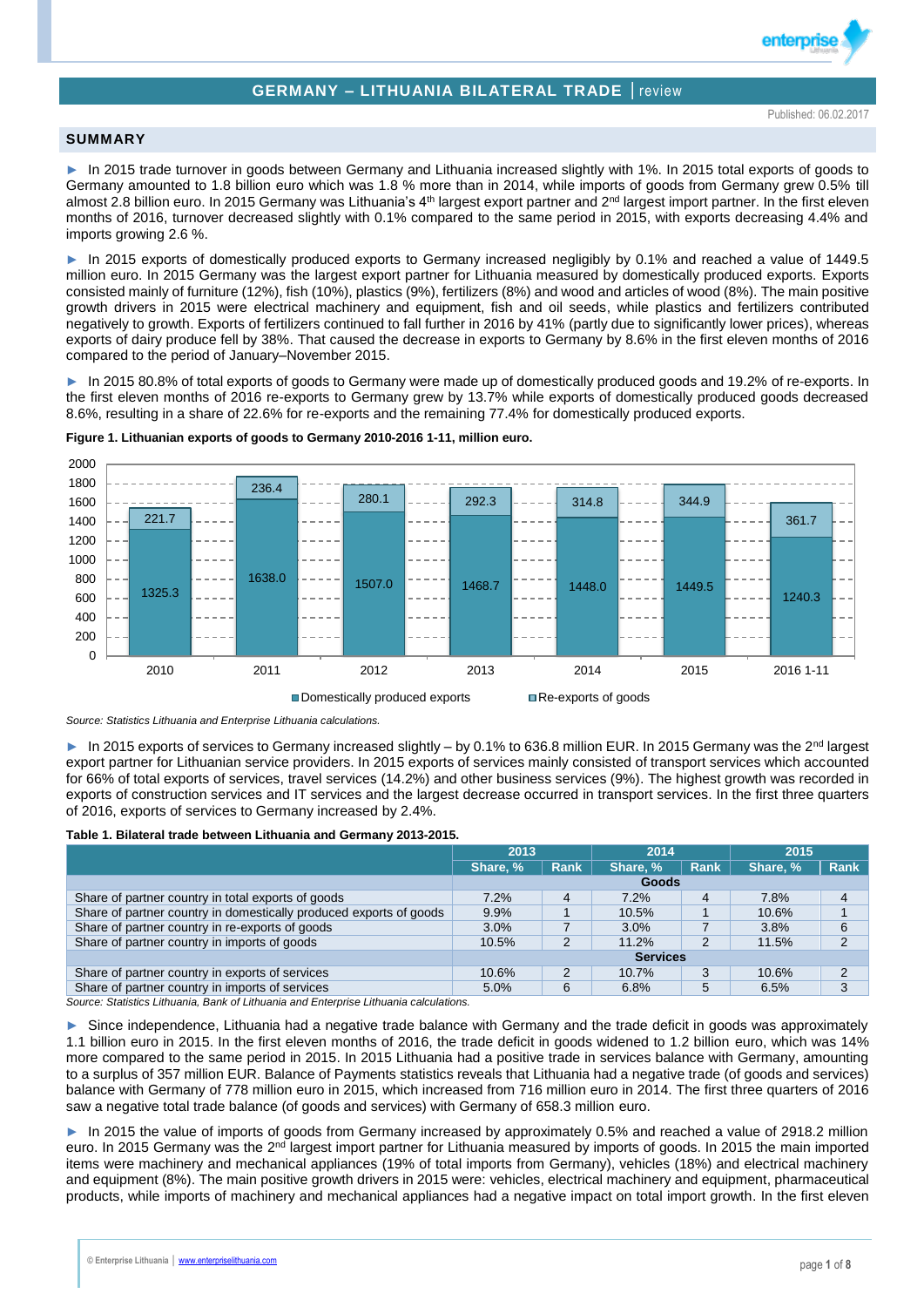

months of 2016 imports of goods from Germany increased 2.6%. The highest growth in value was recorded in imports of vehicles and the highest decrease was recorded in imports of machinery and mechanical and articles of iron or steel.

Eithuania imported services for an amount of 275.1 million euro, 6.9% less than in 2014. In 2015 Germany was Lithuania's 3<sup>rd</sup> largest import partner for services. The highest shares in imported services from Germany were taken by transport services (55.6%), other business services (13.9%) and travel services (13%). The highest impact to the drop in imports in 2015 came from travel services as imports fell from 60 million euro in 2014 to 35.9 million euro in 2015. In 2015 the highest growth was recorded in ICT services which increased. In the first three quarters of 2016, imports of services from Germany decreased 7.2%.

## **I. TRADE BALANCE**

Since independence, Lithuania had a negative trade balance with Germany and in 2015 the trade deficit in goods was approximately 1.1 billion euro. The trade deficit in 2015 was almost 4 times larger than in 2010. In the first eleven months of 2016, the trade deficit widened to 1.2 billion euro, which was 14% more than during the first eleven months of 2015. The increase in the trade deficit was determined by growth in imports and decline in exports of domestically produced goods. In the trade balance of goods, imports of vehicles were the main determinant of total import growth, whereas the decline in exports of domestically produced goods was driven by fertilizers and dairy products.



**Figure 2. Bilateral trade of goods between Lithuania and Germany in 2010-2016 1-11, million EUR**

### *Source: Statistics Lithuania.*

In 2015 Lithuania had a positive trade balance in services with Germany, amounting to a surplus of 357 million euro. According to Balance of Payments statistics, Lithuania had a negative trade (of goods and services) balance with Germany of 778 million euro in 2015, up from minus 716 million euro in 2014.<sup>1</sup> The first three quarters of 2016 saw a negative total trade balance with Germany of 658.3 million euro.

## **II. DOMESTICALLY PRODUCED EXPORTS**

In 2015 exports of domestically produced exports to Germany increased by 0.1% and reached a value of 1449.5 million euro. In 2015 Germany was the largest export partner for Lithuania measured by domestically produced exports. Positive growth drivers in 2015 were electrical machinery and equipment (which grew 16% or 13.6 million euro), fish (increased 9% or 11.6 million euro) and oil seeds (grew 85% or 11 million euro). In 2015 the highest decrease in value was mainly accounted for by plastics, which fell by 24% or 41.3 million euro and fertilizers (fell 8% or 10.2 million euro). During the first eleven months of 2016 domestically produced exports to Germany decreased a further 8.6% compared to January-November 2015. Exports of fertilizers fell 41% or 43.4 million euro and dairy produce fell 38% or 20.2 million euro, also partly due to significantly lower prices. The TOP 3 main positive growth drivers in 2016 were preparations of meat and fish (grew 40% or 10.3 million euro), cereals (grew 33% or 7.7 million euro) and machinery and mechanical appliances (grew 35% or 7 million euro).

As mentioned before, the largest share in domestically produced exports to Germany in 2015 consisted of furniture with an exported value of 177.5 million EUR, which made up 12% of domestically produced exports in 2015. In 2015 exports of domestically produced furniture to Germany dropped 3%. The majority of exports in 2015 consisted of furniture and their parts (74% of total) and mattress supports, articles of bedding and similar furnishing (19%). In the first eleven months of 2016 domestically produced exports of furniture increased 2% or 3.1 million euro. The majority of exports in 2016 consisted of furniture and their parts (74% of total) and mattress supports, articles of bedding and similar furnishing (16%).

The second largest category in 2015 was exports of fish and other aquatic invertebrates, which accounted for 10% of domestically produced exports to Germany. The exported value in 2015 was 141 million EUR, which was 9% more than in 2014. During the first eleven months of 2016, fish and other aquatic invertebrates reported a decrease of 0.4% or 0.6 million euro. The exported value in 2016 was 129.7 million euro and the majority of exports in 2016 consisted of smoked pacific salmon (73.9%), frozen pacific salmon fillets (8.4%) and frozen coalfish fillets (5.2%).

In 2015 the third largest category was exports of plastics which comprised 9% of domestically produced exports to Germany and 9% over the first eleven months of 2016. The exported value in 2015 was 132.8 million euro, which was 24% or 41.3 million euro

 $\overline{a}$ <sup>1</sup> Total goods and services trade according to the Balance of Payments methodology can be found on:

[http://ec.europa.eu/eurostat/product?code=bop\\_c6\\_q&mode=view&language=EN.](http://ec.europa.eu/eurostat/product?code=bop_c6_q&mode=view&language=EN) Note that besides the CIF/FOB conversion, under the new Balance of Payments methodology (BPM6) goods and services trade data are no longer additive.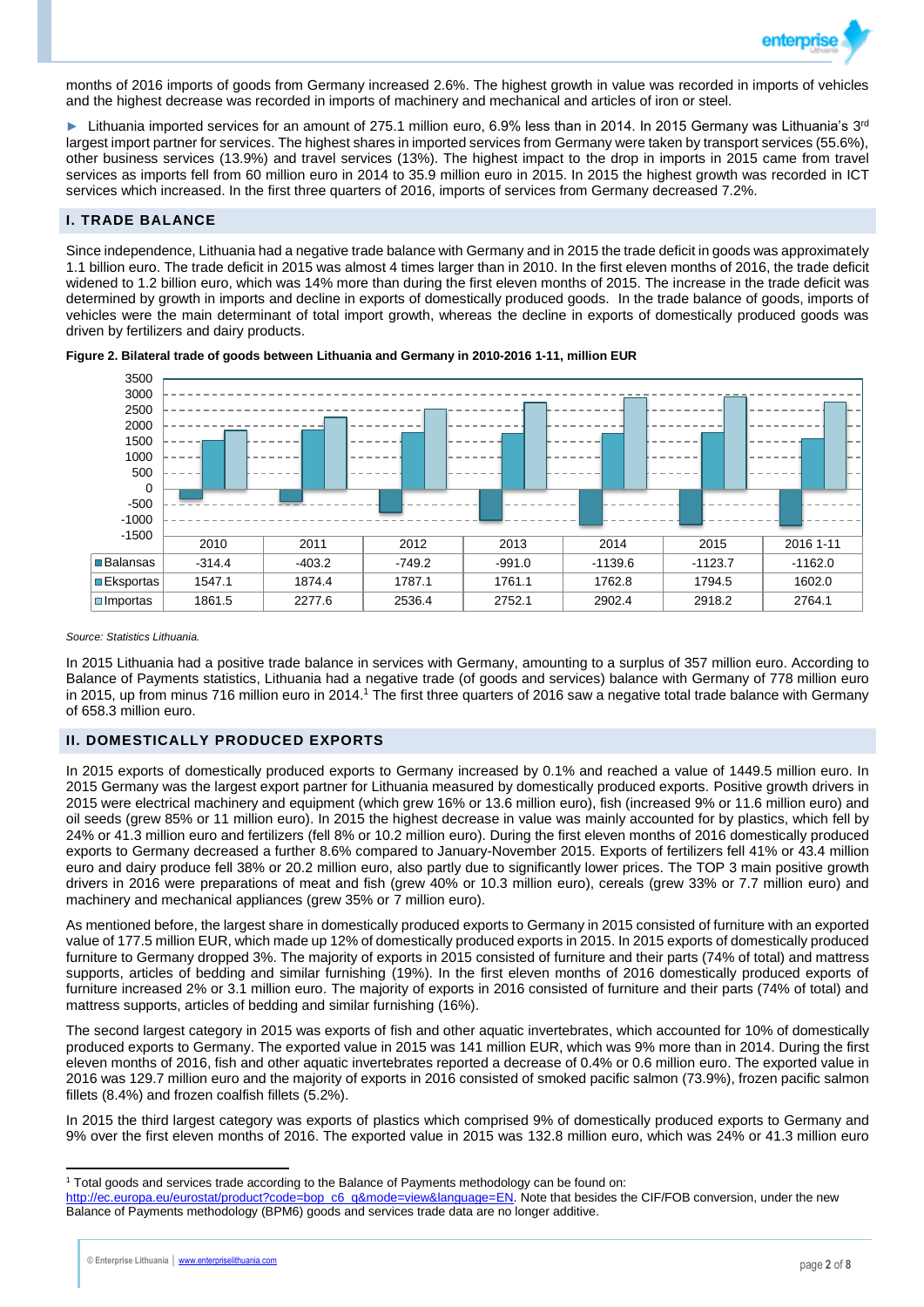

less than in 2014. The majority of exports in 2015 consisted of polyethylene terephthalate (51%), plastic bottles (13.5%) and sacks and bags (6%). During January-November 2016, exports in this category decreased 14.7% or 18.3 million euro to 106.4 million euro. In the first eleven months of 2016, the largest decrease in this category was recorded by polyethylene terephthalate (PET) exports (33.2% or 20.9 million euro less) while exports of plastic packaging material increased (2.3% or 781 thousand euro).

In 2015 the fourth largest category was exports of fertilizers, which made up 8% of total domestically produced exports to Germany and 5% during the first eleven months of 2016. The exported value in 2015 was 113.5 million euro, which was 8.3% or 10.2 million euro lower than in 2014. The majority of exports in this category in 2015 consisted of nitrogenous fertilisers, (57.1%) and diammonium phosphate (42.8%). During the first eleven months of 2016, exports of fertilizers to Germany fell 41% or 43.4 million euro partly due to significantly lower prices and a decrease in Achema's production capacity due to reconstruction works in their manufacturing facility. The majority of exports in 2016 consisted of diammonium phosphate (61.1%) and nitrogenous fertilisers (38.9%).

Wood and articles of wood was the fifth largest category with an exported value of almost 113 million euro. In 2015 wood and articles of wood had a share of around 8% in total domestically produced exports to Germany. In 2015, Lithuanian wood and articles of wood producers saw their export turnover in Germany increasing with 4.7 million euro or 4%. Most Lithuanian produced wood and articles of wood exports to Germany consisted of wooden windows, doors and floor panels (45.2%) and wooden tools. The first eleven months of 2016 saw a decline of 5.1 million euro or 5%.

### **Figure 3. Structure of exports of goods produced in Lithuania to Germany in 2015, %.**



*Source: Statistics Lithuania and Enterprise Lithuania calculations.*

### **Figure 4. Structure of exports of goods produced in Lithuania to Germany in 2016 1-11, %.**



■94 Furniture, bedding, mattresses ■03 Fish and other aquatic invertebrates ■39 Plastics ■44 Wood and articles of wood ■85 Electrical machinery and equipment ■31 Fertilizers ■Other goods

*Source: Statistics Lithuania and Enterprise Lithuania calculations.*

### **Table 2. Exports of domestically produced goods to Germany, million euro.**

| <b>Commodity category (by CN)</b>                     | 2010   | 2011   | 2012   | 2013   | 2014   | 2015   | $20161 -$<br>11 | 2015 annual<br>growth, % |
|-------------------------------------------------------|--------|--------|--------|--------|--------|--------|-----------------|--------------------------|
| <b>Total</b>                                          | 1325.3 | 1638.0 | 1507.0 | 1468.7 | 1448.0 | 1449.5 | 1240.3          | $0\%$                    |
| 94 Furniture, bedding, mattresses                     | 104.1  | 137.6  | 169.0  | 165.0  | 183.0  | 177.5  | 169.3           | -3%                      |
| 03 Fish other aquatic invertebrates                   | 44.9   | 94.2   | 85.3   | 90.6   | 129.5  | 141.0  | 129.7           | 9%                       |
| 39 Plastics                                           | 222.5  | 263.6  | 280.0  | 234.8  | 174.1  | 132.8  | 106.4           | $-24%$                   |
| 31 Fertilizers                                        | 69.9   | 114.4  | 103.6  | 119.7  | 123.7  | 113.5  | 62.4            | $-8%$                    |
| 44 Wood and articles of wood                          | 96.8   | 104.4  | 112.4  | 109.0  | 108.3  | 113.0  | 101.7           | 4%                       |
| 85 Electrical machinery and equipment                 | 32.2   | 59.2   | 68.7   | 65.6   | 85.9   | 99.5   | 84.1            | 16%                      |
| 62 Apparel and accessories (not knitted or crocheted) | 49.2   | 58.3   | 59.5   | 60.5   | 62.0   | 61.9   | 47.7            | $0\%$                    |
| 04 Dairy produce                                      | 47.4   | 60.1   | 61.9   | 55.0   | 64.3   | 55.7   | 33.2            | $-13%$                   |
| 87 Vehicles                                           | 53.2   | 65.5   | 52.2   | 53.1   | 55.9   | 55.3   | 39.1            | -1%                      |
| 73 Articles of iron or steel                          | 32.6   | 37.6   | 41.6   | 36.4   | 39.5   | 42.4   | 38.3            | 7%                       |
| 90 Optical, measuring, medical instruments            | 18.2   | 24.7   | 25.4   | 25.4   | 29.8   | 34.6   | 30.6            | 16%                      |
| 61 Apparel and accessories (knitted or crocheted)     | 35.0   | 40.7   | 38.0   | 37.0   | 41.3   | 34.2   | 30.5            | $-17%$                   |
| Other goods                                           | 519.4  | 577.8  | 409.3  | 416.7  | 350.8  | 388.3  | 367.4           | 11%                      |

*Source: Statistics Lithuania and Enterprise Lithuania calculations.*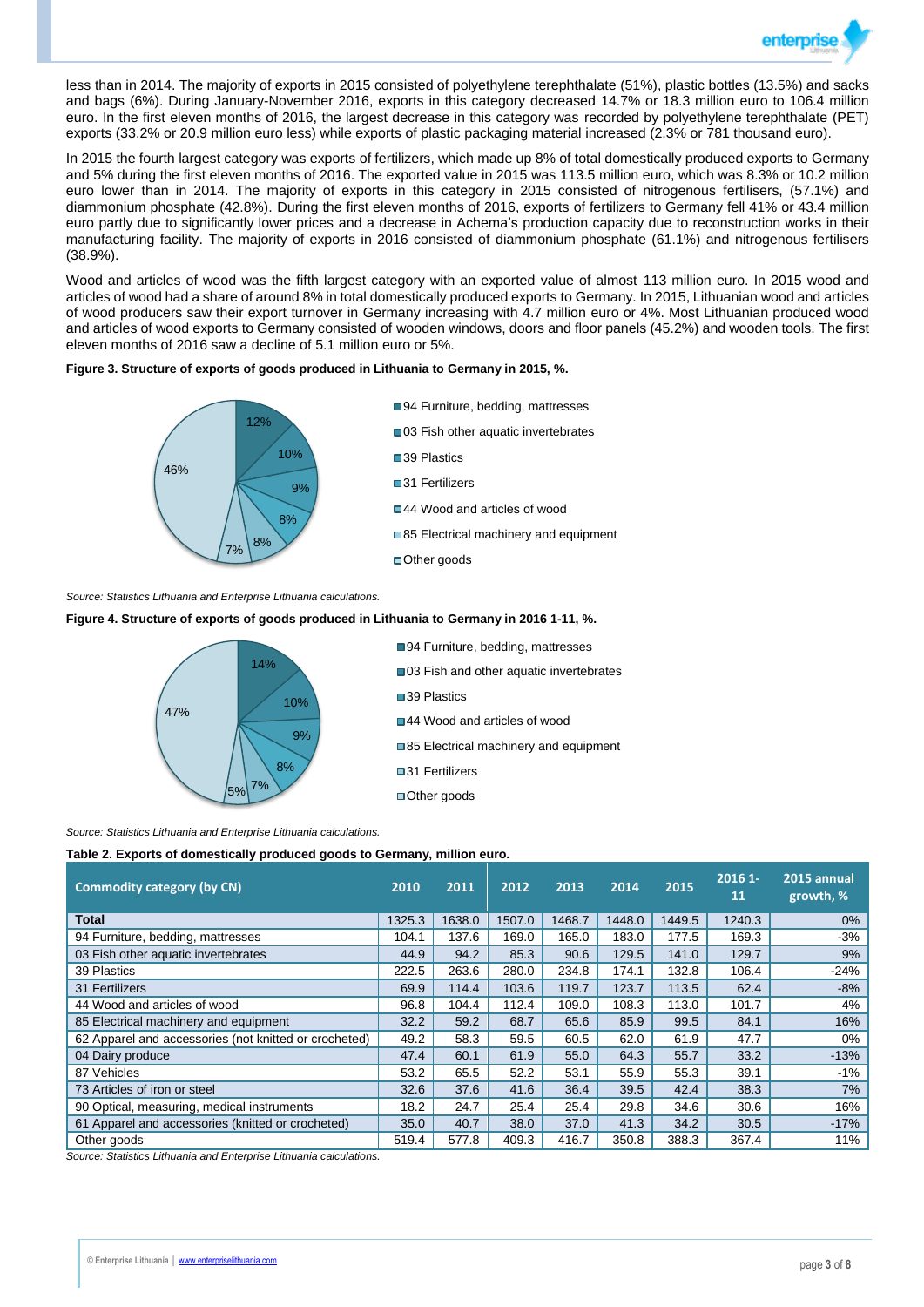

## **III. RE-EXPORTS OF GOODS**

In 2015 re-exports to Germany increased by 9.6% and reached a value of 344.9 million euro. The main positive growth drivers in 2015 were: vehicles and parts thereof (grew 37.5% or 20 million euro), machinery and mechanical appliances (grew 28.3% or 8 million euro) and organic chemicals (grew almost 6 times or 5.6 million euro), while negative growth drivers were fertilizers (fell 84.7% or 3.4 million euro), copper and articles thereof (fell 52.4% or 3.0 million euro) and toys (fell 61.7% or 2.7 million euro). In the first eleven months of 2016, re-exports to Germany increased by 13.7% compared to the first eleven months of 2015. In 2016 the highest growth was recorded in re-exports of pharmaceutical products (grew 42.3% or 20.3 million euro), machinery and mechanical appliances (grew 20% or 6.8 million euro) and essential oils, perfumery, cosmetic or toilet preparations (grew 2.5 times or 4.4 million euro). Meanwhile, the largest decline in re-exports to Germany in 2016 occurred in electrical machinery and equipment (dropped 32.7% or 12.3 million euro).

In 2015, the largest category in re-exports to Germany were vehicles and parts thereof with a share of 21%. Compared to 2015 reexports of vehicles and parts to Germany increased by 37.5% or 20 million euro. Products in this category are very diverse, but the largest items consisted of automobile parts (28.1%), new cars (10%) and used cars (10.1%). In the first eleven months of 2016, vehicles and parts thereof declined by 3.7% compared to the same period last year.

The second largest category was pharmaceutical products with a share of 15%. Compared to 2015 re-exports of pharmaceutical products to Germany increased by 4.4% or 2.2 million euro. In 2015 the main imports in this category consisted of wadding, gauze, bandages and similar articles (94.8%). In the first eleven months of 2016, pharmaceutical products grew 42.3% or 20.3 million euro and reached a value of 68.4 million euro. In 2016 the main imports in this category consisted of medicaments (99.1%), which were also the main positive growth driver in 2016.

The third largest category in 2015 was electrical machinery and equipment with a share of 12%. Compared to 2015 re-exports of electrical machinery and equipment to Germany increased by 4.7% or 1.8 million euro. The most re-exported products that can be found in this category were monitors and projectors (30.7%), telephones (27.6%) and electric transformers (10.2%). In the first eleven months of 2016, electrical machinery and equipment fell by 32.7% or 12.3 million euro. The main reason of the decline was a sharp decrease in re-exports of monitors and projectors (fell 63.1%) and telephone sets (fell 45.9%).

**Figure 5. Structure of re-exports to Germany in 2015, %** 



*Source: Statistics Lithuania and Enterprise Lithuania calculations.*

### **Figure 6. Structure of re-exports to Germany in 2016 1-11, %**



*Source: Statistics Lithuania and Enterprise Lithuania calculations.*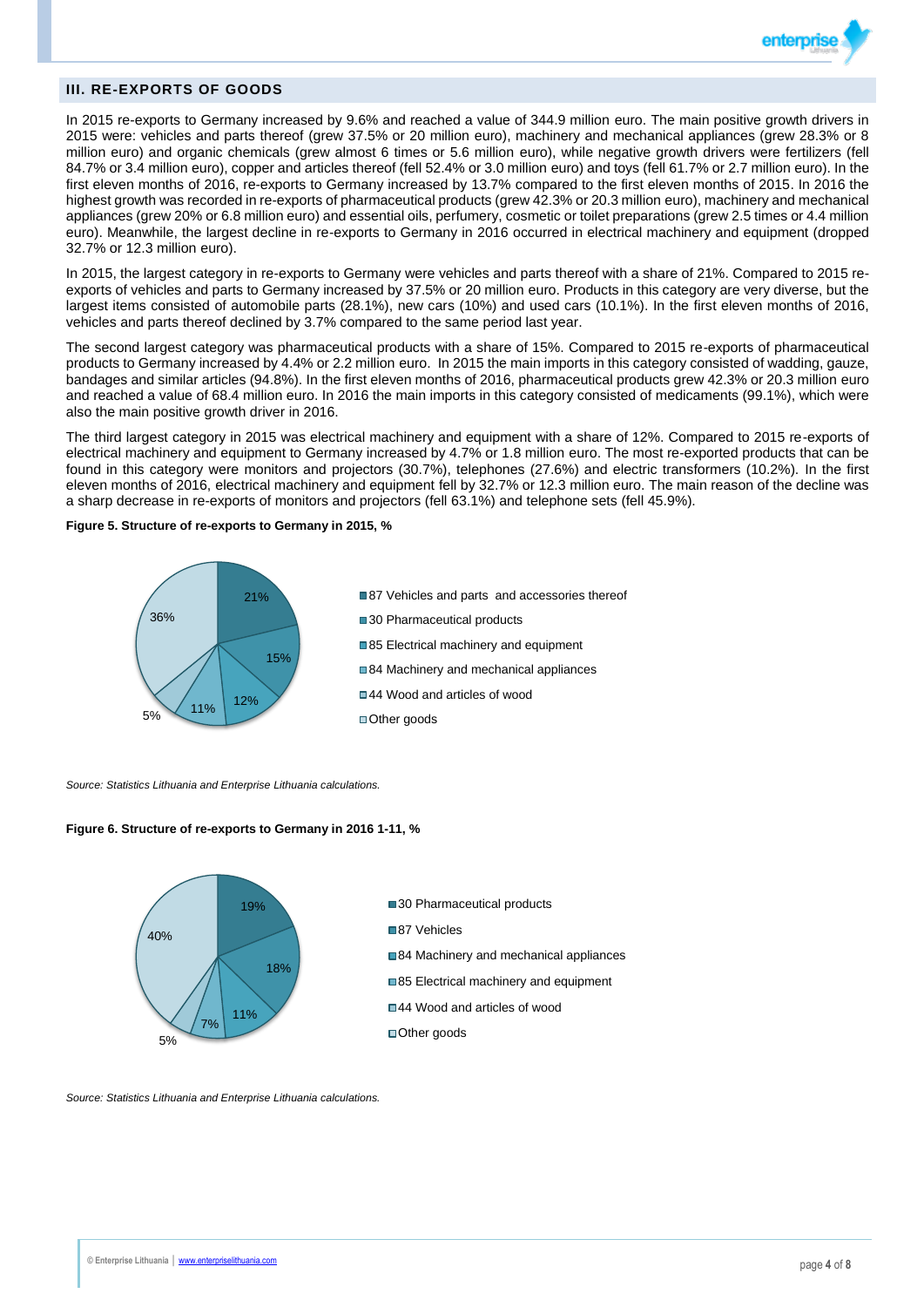

## **Table 3. Re-exports of goods to Germany by commodity category 2010–2016 1-11, million euro.**

| <b>Commodity category (by CN)</b><br>2010                      |       | 2011  | 2012  | 2013  | 2014  | 2015  | 2016<br>$1 - 11$ | 2015 annual<br>change, % |
|----------------------------------------------------------------|-------|-------|-------|-------|-------|-------|------------------|--------------------------|
| <b>Total</b>                                                   | 221.7 | 236.4 | 280.1 | 292.3 | 314.8 | 344.9 | 361.7            | 9.6%                     |
| 87 Vehicles and parts                                          | 40.5  | 42.0  | 41.3  | 45.4  | 53.3  | 73.3  | 66.3             | 37.5%                    |
| 30 Pharmaceutical products                                     | 41.4  | 55.4  | 52.9  | 57.5  | 50.0  | 52.3  | 68.4             | 4.4%                     |
| 85 Electrical machinery and equipment                          | 28.1  | 24.1  | 30.1  | 32.6  | 39.3  | 41.2  | 25.3             | 4.7%                     |
| 84 Machinery and mechanical appliances                         | 10.8  | 8.3   | 28.1  | 23.9  | 28.1  | 36.1  | 40.6             | 28.3%                    |
| 44 Wood and articles of wood                                   | 9.5   | 15.5  | 15.5  | 16.6  | 18.3  | 18.3  | 15.8             | 0.2%                     |
| 39 Plastics                                                    | 11.3  | 3.8   | 3.3   | 6.4   | 9.1   | 10.9  | 11.8             | 19.6%                    |
| 07 Edible vegetables and certain roots and tubers              | 4.3   | 7.3   | 2.8   | 7.3   | 6.8   | 7.8   | 6.1              | 14.0%                    |
| 72 Iron and steel                                              | 5.9   | 4.8   | 5.9   | 5.9   | 6.5   | 7.3   | 6.6              | 12.6%                    |
| 29 Organic chemicals                                           | 1.0   | 0.2   | 0.8   | 0.1   | 1.2   | 6.8   | 10.1             | 469.2%                   |
| 62 Apparel and clothing accessories (not knitted or crocheted) | 7.5   | 4.6   | 7.5   | 6.1   | 6.2   | 6.3   | 7.0              | 3.1%                     |
| 90 Optical, measuring, medical instruments                     | 7.2   | 3.6   | 3.2   | 5.4   | 5.5   | 6.3   | 6.4              | 14.8%                    |
| 73 Articles of iron or steel                                   | 3.8   | 3.5   | 4.4   | 7.0   | 4.4   | 6.0   | 4.3              | 38.1%                    |
| Other goods                                                    | 50.5  | 63.2  | 84.3  | 78.2  | 86.0  | 72.3  | 93.1             | $-16.0\%$                |

*Source: Statistics Lithuania and Enterprise Lithuania calculations.*

### **III. EXPORTS OF SERVICES**

In 2015 exports of services to Germany increased by 0.1% until 636.8 million euro. In 2015 Germany was the 2<sup>nd</sup> largest export partner for Lithuanian service providers. In 2015 exports of services mainly consisted of transport services which accounted for 66% of total exports of services, travel services had a share of 14.2% and other business services had a share of 9%. The highest growth was recorded in exports of construction services which increased three times or 10.5 million euro. Exports of IT services grew also fast, with 48% or 6.2 million euro. In 2015 exports of transport services declined 5.9% or 26.1 million euro. In the first three quarters of 2016, exports of services to Germany increased a further 2.4%.

#### **Table 4. Exports of services to Germany, million euro.**

| <b>Category</b>                                           | 2013  | 2014  | 2015  | 2015 annual<br>change, % |
|-----------------------------------------------------------|-------|-------|-------|--------------------------|
| <b>Total</b>                                              | 571.4 | 636.2 | 636.8 | 0.1%                     |
| <b>Transport services</b>                                 | 404.7 | 446.2 | 420.1 | $-5.9%$                  |
| <b>Travel services</b>                                    | 81.8  | 92.2  | 90.6  | $-1.8%$                  |
| Other business services                                   | 41.6  | 51.7  | 57.2  | 10.6%                    |
| Telecommunications, computer and information services     | 10.1  | 13.0  | 19.3  | 48.0%                    |
| Manufacturing services on physical inputs owned by others | 21.4  | 14.3  | 17.8  | 24.4%                    |
| Construction                                              | 4.0   | 4.8   | 15.3  | 222.4%                   |
| Maintenance and repair services                           | 0.0   | 7.7   | 10.5  | 35.2%                    |
| Other services                                            | 7.7   | 6.4   | 6.2   | $-2.7%$                  |

*Source: Bank of Lithuania and Enterprise Lithuania calculations.*

### **IV. POTENTIAL EXPORT OPPORTUNITIES**

The Decision Support Model (DSM)<sup>2</sup> identified 228 product groups (on 6-digit combined nomenclature) with potential opportunities for Lithuanian exporting companies in Germany. Most potential export opportunities were identified for the clothing and apparel industry, the food industry and the electro-technical engineering industry. Taken as a whole sector, most potential export opportunities are identified for the engineering industry (73).

#### **Table 5. Top 10 sectors with export opportunities for Lithuanian companies in Germany according to the Decision Support Model.**

| Sector (according to NACE rev. 2)      | <b>Number of potential</b><br>export opportunities |
|----------------------------------------|----------------------------------------------------|
| Clothing and apparel industry          | 33                                                 |
| Food industry                          | 26                                                 |
| Electro-technical engineering industry | 21                                                 |
| Plastics manufacturing industry        | 19                                                 |
| Chemical industry                      | 15                                                 |
| Metal processing industry              | 15                                                 |
| Textile industry                       | 13                                                 |
| Wood processing industry               | 12                                                 |
| Paper industry                         | 12                                                 |
| Mechanical engineering industry        | 8                                                  |

*Source: Eurostat Comext, UN Comtrade, Statistics Lithuania and Enterprise Lithuania calculations.*

 $\overline{a}$ 

<sup>&</sup>lt;sup>2</sup> The Decision Support Model (DSM) is used to identify suitable export opportunities. The DSM takes into account Lithuania's revealed comparative advantage (products in which Lithuania is a relatively strong exporter in world markets), short-term and long-term import (value) growth of the product under consideration and the degree of market concentration for this product (an assessment whether it is difficult to enter the market for that product, the lower the index, the least concentrated the import market for this product). The full list of export opportunities for Lithuanian exporters in Germany is available on request from [analitikai@verslilietuva.lt.](mailto:analitikai@verslilietuva.lt)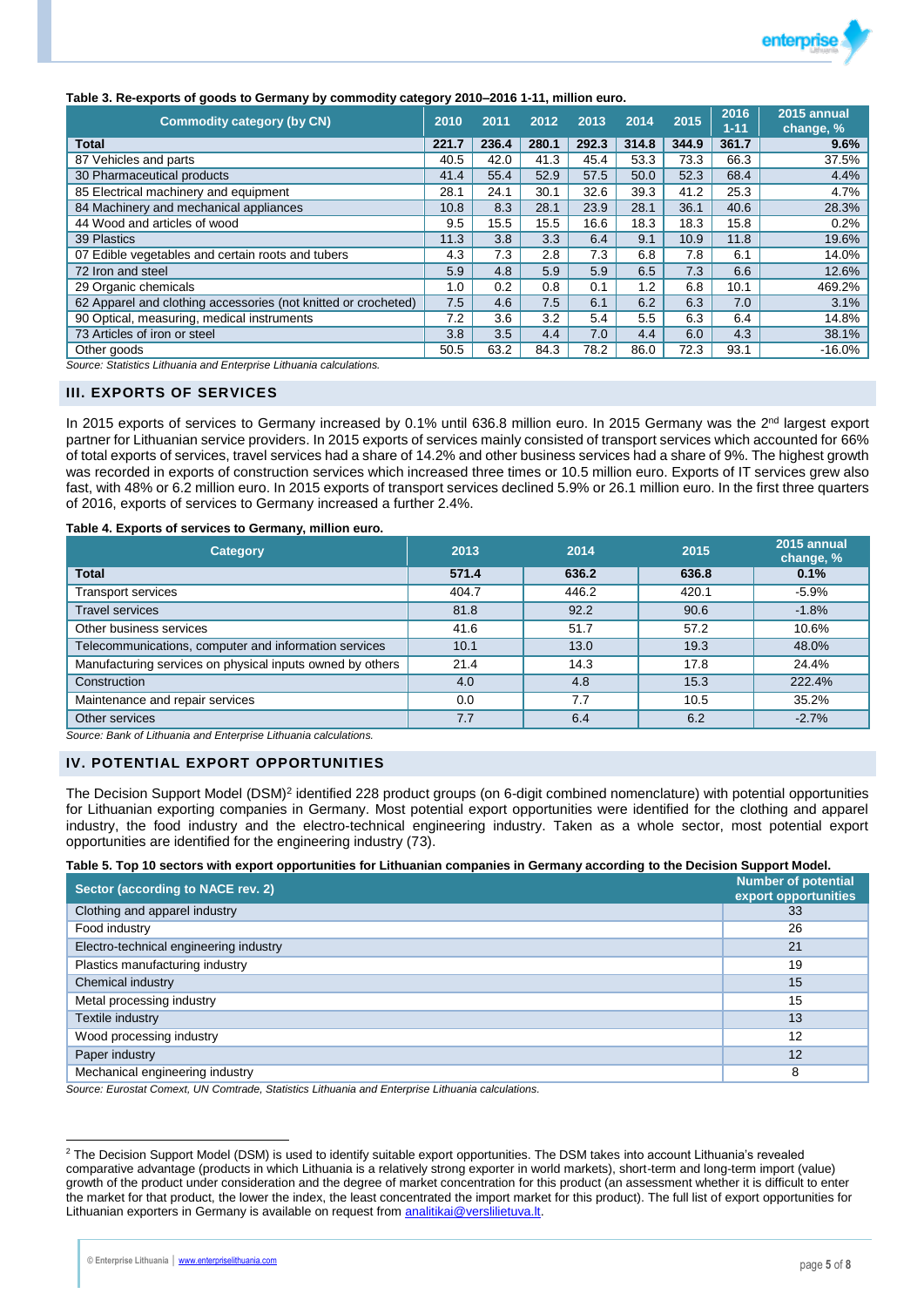

According to the Decision Support Model (DSM), the top 10 of product groups which are most promising for Lithuanian exporters in Germany is dominated by items produced by the clothing and apparel industry. Items produced by the engineering industry (electrotechnical engineering industry, transport equipment industry and plastics manufacturing industry), wood industry and leather industry can also be found in the top-10.

|  | Table 6. Top 10 export opportunities for Lithuanian companies in Germany according to the Decision Support Model. |  |  |  |  |
|--|-------------------------------------------------------------------------------------------------------------------|--|--|--|--|

| HS six-digit product code and description                                                                                   | <b>Short-term</b><br>growth<br>(2015) | Long-term<br>average growth<br>(2010-2015) | <b>Import market</b><br>size (million<br>euro) | Degree of<br>concentration<br>(HHI-index) |
|-----------------------------------------------------------------------------------------------------------------------------|---------------------------------------|--------------------------------------------|------------------------------------------------|-------------------------------------------|
| 620640 Women's or girls' blouses, shirts and shirt-blouses of<br>man-made fibres                                            | 35.8%                                 | 27.4%                                      | 732.2                                          | 0.077                                     |
| 853110 Burglar or fire alarms and similar apparatus                                                                         | 35.4%                                 | 17.2%                                      | 456.9                                          | 0.100                                     |
| 620469 Women's or girls' trousers, bib and brace overalls,<br>breeches and shorts of textile materials                      | 44.5%                                 | 10.8%                                      | 183.4                                          | 0.063                                     |
| 760200 Waste and scrap, of aluminium                                                                                        | 27.8%                                 | 10.5%                                      | 973.7                                          | 0.105                                     |
| 610463 Women's or girls' trousers, bib and brace overalls,<br>breeches and shorts of synthetic fibres, knitted or crocheted | 29.8%                                 | 20.2%                                      | 440.7                                          | 0.118                                     |
| 620444 Women's or girls' dresses of artificial fibres (excl.<br>knitted or crocheted and petticoats)                        | 34.5%                                 | 22.5%                                      | 118.4                                          | 0.094                                     |
| 392010 Plates, sheets, film, foil and strip, of non-cellular<br>polymers of ethylene                                        | 10.9%                                 | 9.0%                                       | 902.4                                          | 0.070                                     |
| 871690 Parts of trailers and semi-trailers and other vehicles<br>not mechanically propelled, n.e.s.                         | 8.5%                                  | 11.0%                                      | 1314.3                                         | 0.080                                     |
| 940600 Prefabricated buildings, whether or not complete or<br>already assembled                                             | 31.7%                                 | 11.9%                                      | 566.6                                          | 0.130                                     |
| 420500 Articles of leather or composition leather                                                                           | 47.2%                                 | 18.5%                                      | 96.7                                           | 0.098                                     |

*Source: Eurostat Comext, UN Comtrade, Statistics Lithuania and Enterprise Lithuania calculations.*

## **V. IMPORTS OF GOODS**

In 2015 the value of imports of goods from Germany increased by approximately 0.5% and reached a value of 2918.2 million euro. In 2015 Germany was the 2<sup>nd</sup> largest import partner for Lithuania measured by imports of goods, only surpassed by Russia. In 2015 the main imported items were machinery and mechanical appliances (19% of total imports from Germany), vehicles (18%) and electrical machinery and equipment (8%). The main growth drivers in 2015 were imports of vehicles (which grew 9% or 43.2 million euro), electrical machinery and equipment (grew 21% or 39.8 million euro) and pharmaceutical products (grew 20.5% or 22.5 million euro). In 2015 the largest decrease in this category was recorded by machinery and mechanical appliances, which fell by 14.3% or 92.2 million euro and tobacco (fell 57.7% or 20.6 million euro). In the first eleven months of 2016 imports of goods from Germany increased a further 2.6%. The highest growth in value was recorded in imports of vehicles (grew 30% or 143.8 million euro more than over the same period of the last year), while the highest decrease in value was recorded in imports of machinery and mechanical appliances (fell 10.2% or 52 million euro) and articles of iron or steel (fell 28.9% or 24.6 million euro).

In 2015 the largest category among imports from Germany was machinery and mechanical appliances accounting for about 19% of total imports from Germany. Imports for this category dropped 14.3% or 170.5 million euro but was quite diversified. In 2015 the majority of imports consisted of harvesting or threshing machinery (8.6%), machinery for working plastics (6.5%) and printing machinery (6%). In January-November 2016, imports of machinery and mechanical appliances increased a further 10.2%. In 2016 the highest decrease in value was recorded by imports of machinery for working plastics (fell 82.5% or 28 million euro) and printing machinery (fell 45% or 13.1 million euro).

The second largest category in 2015 was imports of vehicles which comprised 18% of total imports from Germany and 23% over the first eleven months of 2016. The imported value in 2015 was 516.4 million euro, 9% or 107.3 million euro more than in 2014. The majority of imports consisted of road trucks (27.2%), used cars (12.2%) and new cars (11.9%). In January-November 2016, imports of vehicles decreased by 24.1% (142.7 million euro). The decrease was mainly accounted for by parts and accessories of motor vehicles (which fell 30.1% or 10.2 million euro).

In 2015 the third largest category was imports of electrical machinery and equipment with a share of 8%. In 2015 imports of electrical machinery and equipment from Germany grew 21% or 39.9 million euro. In 2015 imports in this category were quite diversified: electric motors and generator parts accounted for 11.1% of total imports from Germany in this category, phones for 6.7% and connections and contact elements for wires and cables 4.4%. In January-November 2016, imports of electrical machinery and equipment decreased by approximately 0.7% and reached a value of 213.4 million euro. In 2016 electrical apparatus for switching or protecting electrical circuits (13.3%) and electronic integrated circuits (8.9%) accounted for the biggest share of total imports within this category, thought imports in this category were very diverse.

In 2015 the fourth largest category was imports of plastics with a share of 7%. In 2015 imports of plastics from Germany decreased 0.7% or 1.5 million euro. In 2015 and 2016 the majority in this category consisted of primary forms plastics (35.1%) and plates, sheets, film, foil and strip (31.6%). In the first eleven months of 2016, imports for this category decreased a further 2%.

In 2015 the fifth largest category was pharmaceutical products which made up 5% of imports from Germany in 2015 and 4% over the first eleven months of 2016. The imported value in 2015 was 132.4 million euro, up 21% or 22.6 million euro compared to 2014. In 2015 the main imports in this category consisted of wadding, gauze, bandages and similar articles (69.1%) and medicaments (8.8%). In January-November 2016, imports of pharmaceutical products decreased 9.7%.

**Figure 7. Structure of imports of goods from Germany in 2015, %.**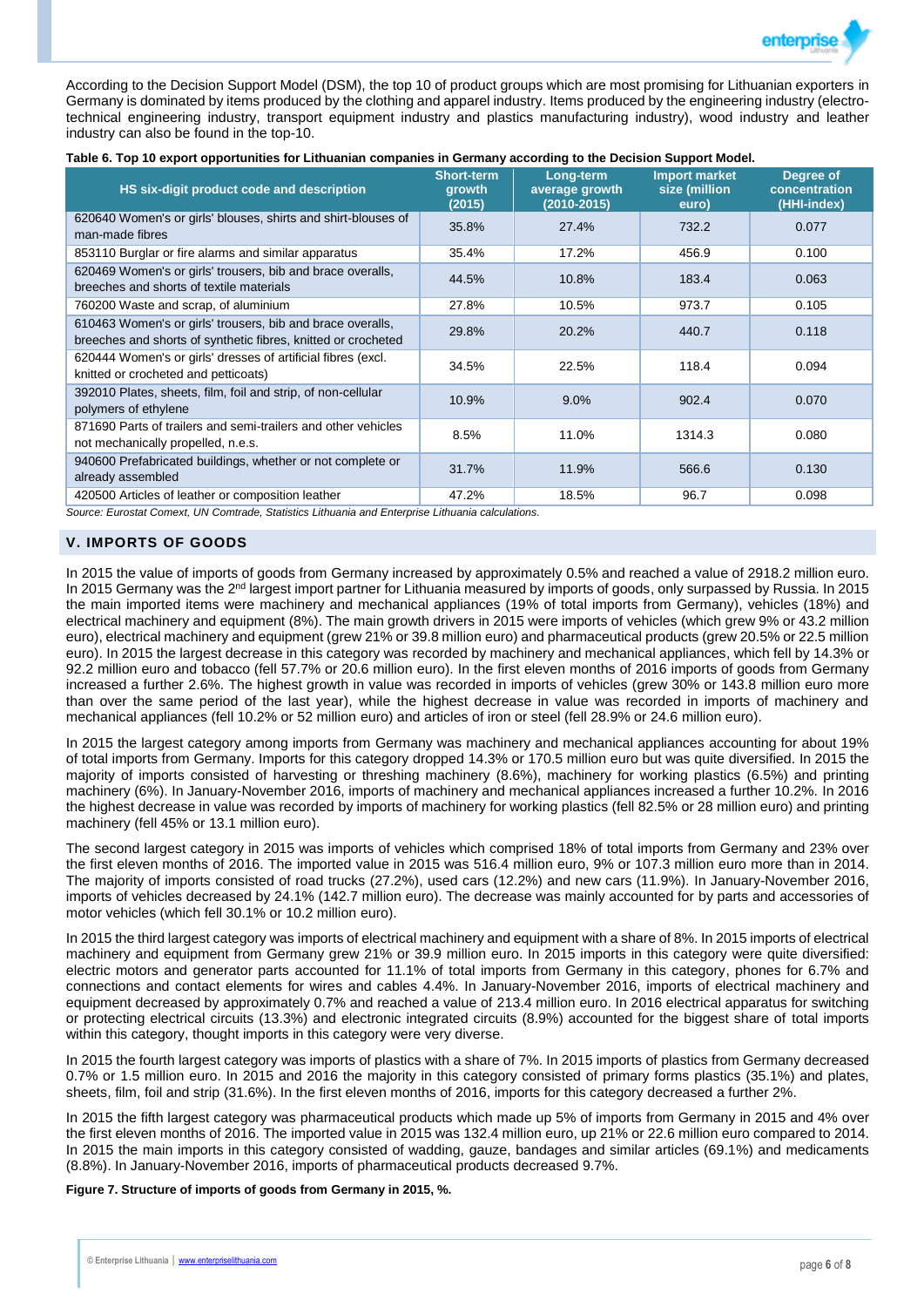



*Source: Statistics Lithuania and Enterprise Lithuania calculations.*

**Figure 8. Structure of imports of goods from Germany in 2016 1-11 m. %.**



87 Vehicles

- 84 Machinery and mechanical appliances
- 85 Electrical machinery and equipment
- ■39 Plastics

■30 Pharmaceutical products

- ■90 Optical, measuring, medical instruments
- ■73 Articles of iron or steel
- ■Other goods

#### *Source: Statistics Lithuania and Enterprise Lithuania calculations.*

#### **Table 7. Imports of goods from Germany, million euro.**

| <b>Commodity category (by CN)</b>                                  | 2010   | 2011   | 2012   | 2013   | 2014   | 2015   | $20161 -$<br>11 | 2015 annual<br>growth, % |
|--------------------------------------------------------------------|--------|--------|--------|--------|--------|--------|-----------------|--------------------------|
| <b>Total</b>                                                       | 1861.5 | 2277.6 | 2536.4 | 2752.1 | 2902.4 | 2918.2 | 2764.1          | 0.5%                     |
| 84 Machinery and mechanical appliances                             | 351.6  | 390.3  | 393.7  | 476.5  | 647.0  | 554.8  | 455.9           | $-14%$                   |
| 87 Vehicles                                                        | 273.7  | 461.1  | 522.0  | 568.2  | 473.2  | 516.4  | 623.7           | 9%                       |
| 85 Electrical machinery and equipment                              | 134.6  | 160.8  | 202.8  | 185.2  | 190.1  | 230.0  | 213.4           | 21%                      |
| 39 Plastics and articles thereof                                   | 140.9  | 163.3  | 192.5  | 195.8  | 212.4  | 210.9  | 201.7           | $-1%$                    |
| 30 Pharmaceutical products                                         | 87.7   | 93.9   | 98.9   | 101.0  | 109.8  | 132.4  | 107.8           | 21%                      |
| 90 Optical, measuring, medical instruments                         | 47.7   | 68.8   | 84.9   | 91.7   | 94.6   | 103.2  | 88.7            | 9%                       |
| 73 Articles of iron or steel                                       | 44.1   | 51.4   | 62.8   | 72.6   | 74.0   | 91.0   | 60.4            | 23%                      |
| 48 Paper and paperboard                                            | 59.4   | 67.3   | 74.4   | 65.8   | 74.7   | 71.7   | 49.7            | $-4%$                    |
| 62 Apparel and accessories (not knitted or crocheted)              | 27.3   | 35.5   | 38.8   | 39.0   | 45.9   | 52.7   | 48.4            | 15%                      |
| 94 Furniture, bedding, mattresses                                  | 15.6   | 17.5   | 23.7   | 27.9   | 38.9   | 49.9   | 38.7            | 28%                      |
| 21 Miscellaneous edible preparations                               | 21.8   | 30.5   | 38.7   | 51.9   | 49.3   | 48.5   | 41.8            | $-2\%$                   |
| 38 Miscellaneous chemical products                                 | 32.4   | 36.2   | 38.9   | 42.7   | 44.3   | 45.4   | 34.6            | 2%                       |
| Other goods                                                        | 624.7  | 701.0  | 764.2  | 833.7  | 848.1  | 811.5  | 799.3           | -4%                      |
| Course: Ctatistics Lithuania and Enterprise Lithuania seleulations |        |        |        |        |        |        |                 |                          |

*Statistics Lithuania and Enterprise Lithuania calculations.* 

## **VI. IMPORTS OF SERVICES**

Lithuania imported services for an amount of 275.1 million euro, 6.9% less than in 2014. In 2015 Germany was Lithuania's 3<sup>rd</sup> largest import partner for services. The highest shares in imported services from Germany were taken by transport services (55.6%), other business services (13.9%) and travel services (13%). The highest impact to the drop in imports in 2015 was from travel services, which fell from 60 million euro in 2014 to 35.9 million euro in 2015. In 2015 the highest growth in imports was recorded by ICT services which increased 60.6% or 4.5 million euro. In the first three quarters of 2016, imports of services from Germany decreased a further 7.2%.